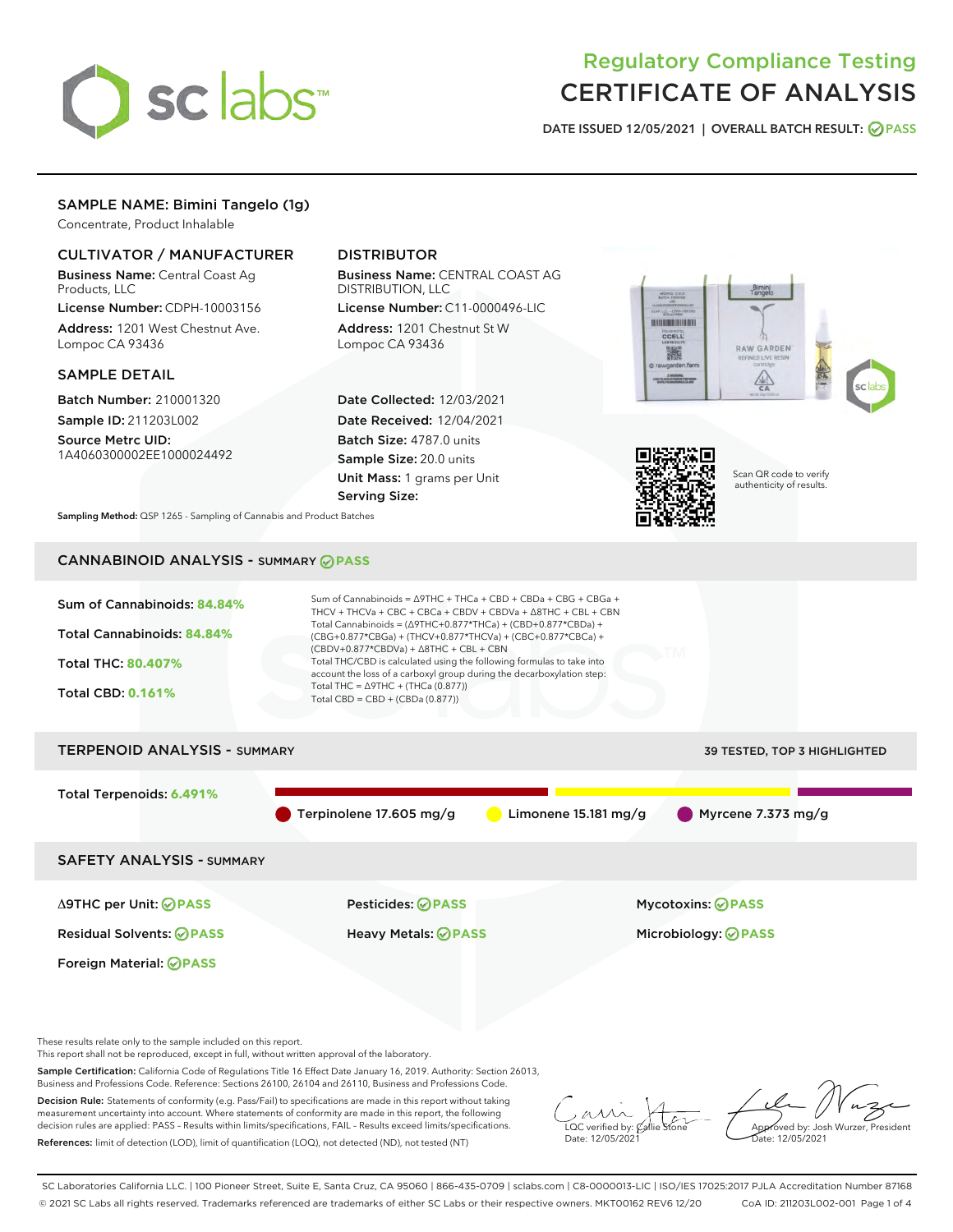



BIMINI TANGELO (1G) | DATE ISSUED 12/05/2021 | OVERALL BATCH RESULT: 2 PASS

#### CANNABINOID TEST RESULTS - 12/04/2021 2 PASS

Tested by high-performance liquid chromatography with diode-array detection (HPLC-DAD). **Method:** QSP 1157 - Analysis of Cannabinoids by HPLC-DAD

#### TOTAL CANNABINOIDS: **84.84%**

Total Cannabinoids (Total THC) + (Total CBD) + (Total CBG) + (Total THCV) + (Total CBC) + (Total CBDV) + ∆8THC + CBL + CBN

TOTAL THC: **80.407%** Total THC (∆9THC+0.877\*THCa)

TOTAL CBD: **0.161%**

Total CBD (CBD+0.877\*CBDa)

TOTAL CBG: 3.626% Total CBG (CBG+0.877\*CBGa)

TOTAL THCV: 0.49% Total THCV (THCV+0.877\*THCVa)

TOTAL CBC: ND Total CBC (CBC+0.877\*CBCa)

TOTAL CBDV: ND Total CBDV (CBDV+0.877\*CBDVa)

| <b>COMPOUND</b>  | LOD/LOQ<br>(mg/g)          | <b>MEASUREMENT</b><br><b>UNCERTAINTY</b><br>(mg/g) | <b>RESULT</b><br>(mg/g) | <b>RESULT</b><br>(%) |
|------------------|----------------------------|----------------------------------------------------|-------------------------|----------------------|
| <b>A9THC</b>     | 0.06 / 0.26                | ±27.660                                            | 804.07                  | 80.407               |
| <b>CBG</b>       | 0.06/0.19                  | ±1.429                                             | 36.26                   | 3.626                |
| <b>THCV</b>      | 0.1/0.2                    | ±0.24                                              | 4.9                     | 0.49                 |
| <b>CBD</b>       | 0.07/0.29                  | ±0.075                                             | 1.61                    | 0.161                |
| <b>CBN</b>       | 0.1 / 0.3                  | ±0.10                                              | 1.6                     | 0.16                 |
| $\triangle$ 8THC | 0.1/0.4                    | N/A                                                | <b>ND</b>               | <b>ND</b>            |
| <b>THCa</b>      | 0.05/0.14                  | N/A                                                | <b>ND</b>               | <b>ND</b>            |
| <b>THCVa</b>     | 0.07/0.20                  | N/A                                                | <b>ND</b>               | <b>ND</b>            |
| <b>CBDa</b>      | 0.02/0.19                  | N/A                                                | <b>ND</b>               | <b>ND</b>            |
| <b>CBDV</b>      | 0.04 / 0.15                | N/A                                                | <b>ND</b>               | <b>ND</b>            |
| <b>CBDVa</b>     | 0.03/0.53                  | N/A                                                | <b>ND</b>               | <b>ND</b>            |
| <b>CBGa</b>      | 0.1 / 0.2                  | N/A                                                | <b>ND</b>               | <b>ND</b>            |
| <b>CBL</b>       | 0.06 / 0.24                | N/A                                                | <b>ND</b>               | <b>ND</b>            |
| <b>CBC</b>       | 0.2 / 0.5                  | N/A                                                | <b>ND</b>               | <b>ND</b>            |
| <b>CBCa</b>      | 0.07 / 0.28                | N/A                                                | <b>ND</b>               | <b>ND</b>            |
|                  | <b>SUM OF CANNABINOIDS</b> |                                                    | 848.4 mg/g              | 84.84%               |

#### **UNIT MASS: 1 grams per Unit**

| ∆9THC per Unit                         | 1120 per-package limit | 804.07 mg/unit | <b>PASS</b> |
|----------------------------------------|------------------------|----------------|-------------|
| <b>Total THC per Unit</b>              |                        | 804.07 mg/unit |             |
| <b>CBD</b> per Unit                    |                        | $1.61$ mg/unit |             |
| <b>Total CBD per Unit</b>              |                        | $1.61$ mg/unit |             |
| <b>Sum of Cannabinoids</b><br>per Unit |                        | 848.4 mg/unit  |             |
| <b>Total Cannabinoids</b><br>per Unit  |                        | 848.4 mg/unit  |             |

| <b>COMPOUND</b>         | LOD/LOQ<br>(mg/g) | <b>MEASUREMENT</b><br><b>UNCERTAINTY</b><br>(mg/g) | <b>RESULT</b><br>(mg/g)                         | <b>RESULT</b><br>$(\%)$ |
|-------------------------|-------------------|----------------------------------------------------|-------------------------------------------------|-------------------------|
| Terpinolene             | 0.008 / 0.026     | ±0.3609                                            | 17.605                                          | 1.7605                  |
| Limonene                | 0.005 / 0.016     | ±0.2171                                            | 15.181                                          | 1.5181                  |
| <b>Myrcene</b>          | 0.008 / 0.025     | ±0.0951                                            | 7.373                                           | 0.7373                  |
| $\beta$ Caryophyllene   | 0.004 / 0.012     | ±0.1845                                            | 5.183                                           | 0.5183                  |
| Ocimene                 | 0.011 / 0.038     | ±0.1623                                            | 5.056                                           | 0.5056                  |
| $\alpha$ Pinene         | 0.005 / 0.017     | ±0.0372                                            | 4.321                                           | 0.4321                  |
| $\beta$ Pinene          | 0.004 / 0.014     | ±0.0431                                            | 3.750                                           | 0.3750                  |
| $\alpha$ Humulene       | 0.009 / 0.029     | ±0.0424                                            | 1.321                                           | 0.1321                  |
| Terpineol               | 0.016 / 0.055     | ±0.0529                                            | 0.862                                           | 0.0862                  |
| Fenchol                 | 0.010 / 0.034     | ±0.0322                                            | 0.832                                           | 0.0832                  |
| $\alpha$ Phellandrene   | 0.006 / 0.020     | ±0.0074                                            | 0.542                                           | 0.0542                  |
| Linalool                | 0.009 / 0.032     | ±0.0182                                            | 0.480                                           | 0.0480                  |
| $\alpha$ Terpinene      | 0.005 / 0.017     | ±0.0068                                            | 0.458                                           | 0.0458                  |
| 3 Carene                | 0.005 / 0.018     | ±0.0057                                            | 0.404                                           | 0.0404                  |
| $\gamma$ Terpinene      | 0.006 / 0.018     | ±0.0059                                            | 0.341                                           | 0.0341                  |
| Camphene                | 0.005 / 0.015     | ±0.0032                                            | 0.277                                           | 0.0277                  |
| <b>Borneol</b>          | 0.005 / 0.016     | ±0.0079                                            | 0.189                                           | 0.0189                  |
| Valencene               | 0.009 / 0.030     | ±0.0123                                            | 0.178                                           | 0.0178                  |
| trans-ß-Farnesene       | 0.008 / 0.025     | ±0.0061                                            | 0.171                                           | 0.0171                  |
| Nerolidol               | 0.009 / 0.028     | ±0.0079                                            | 0.126                                           | 0.0126                  |
| Eucalyptol              | 0.006 / 0.018     | ±0.0014                                            | 0.056                                           | 0.0056                  |
| Sabinene                | 0.004 / 0.014     | ±0.0006                                            | 0.049                                           | 0.0049                  |
| Sabinene Hydrate        | 0.006 / 0.022     | ±0.0019                                            | 0.049                                           | 0.0049                  |
| p-Cymene                | 0.005 / 0.016     | ±0.0010                                            | 0.039                                           | 0.0039                  |
| $\alpha$ Bisabolol      | 0.008 / 0.026     | ±0.0014                                            | 0.027                                           | 0.0027                  |
| Geraniol                | 0.002 / 0.007     | ±0.0007                                            | 0.017                                           | 0.0017                  |
| Citronellol             | 0.003 / 0.010     | ±0.0006                                            | 0.012                                           | 0.0012                  |
| Nerol                   | 0.003 / 0.011     | ±0.0005                                            | 0.011                                           | 0.0011                  |
| Isoborneol              | 0.004 / 0.012     | N/A                                                | <loq< th=""><th><loq< th=""></loq<></th></loq<> | <loq< th=""></loq<>     |
| Caryophyllene           | 0.010 / 0.033     | N/A                                                | $<$ LOQ                                         | <loq< th=""></loq<>     |
| Fenchone                | 0.009 / 0.028     | N/A                                                | <b>ND</b>                                       | ND                      |
| (-)-Isopulegol          | 0.005 / 0.016     | N/A                                                | ND                                              | ND                      |
| Camphor                 | 0.006 / 0.019     | N/A                                                | ND                                              | ND                      |
| Menthol                 | 0.008 / 0.025     | N/A                                                | <b>ND</b>                                       | ND                      |
| $R-(+)$ -Pulegone       | 0.003 / 0.011     | N/A                                                | ND                                              | ND                      |
| <b>Geranyl Acetate</b>  | 0.004 / 0.014     | N/A                                                | ND                                              | ND                      |
| $\alpha$ Cedrene        | 0.005 / 0.016     | N/A                                                | <b>ND</b>                                       | ND                      |
| Guaiol                  | 0.009 / 0.030     | N/A                                                | ND                                              | <b>ND</b>               |
| Cedrol                  | 0.008 / 0.027     | N/A                                                | ND                                              | ND                      |
| <b>TOTAL TERPENOIDS</b> |                   |                                                    | 64.910 mg/g                                     | 6.491%                  |

SC Laboratories California LLC. | 100 Pioneer Street, Suite E, Santa Cruz, CA 95060 | 866-435-0709 | sclabs.com | C8-0000013-LIC | ISO/IES 17025:2017 PJLA Accreditation Number 87168 © 2021 SC Labs all rights reserved. Trademarks referenced are trademarks of either SC Labs or their respective owners. MKT00162 REV6 12/20 CoA ID: 211203L002-001 Page 2 of 4

## TERPENOID TEST RESULTS - 12/05/2021

Terpene analysis utilizing gas chromatography-flame ionization detection (GC-FID). **Method:** QSP 1192 - Analysis of Terpenoids by GC-FID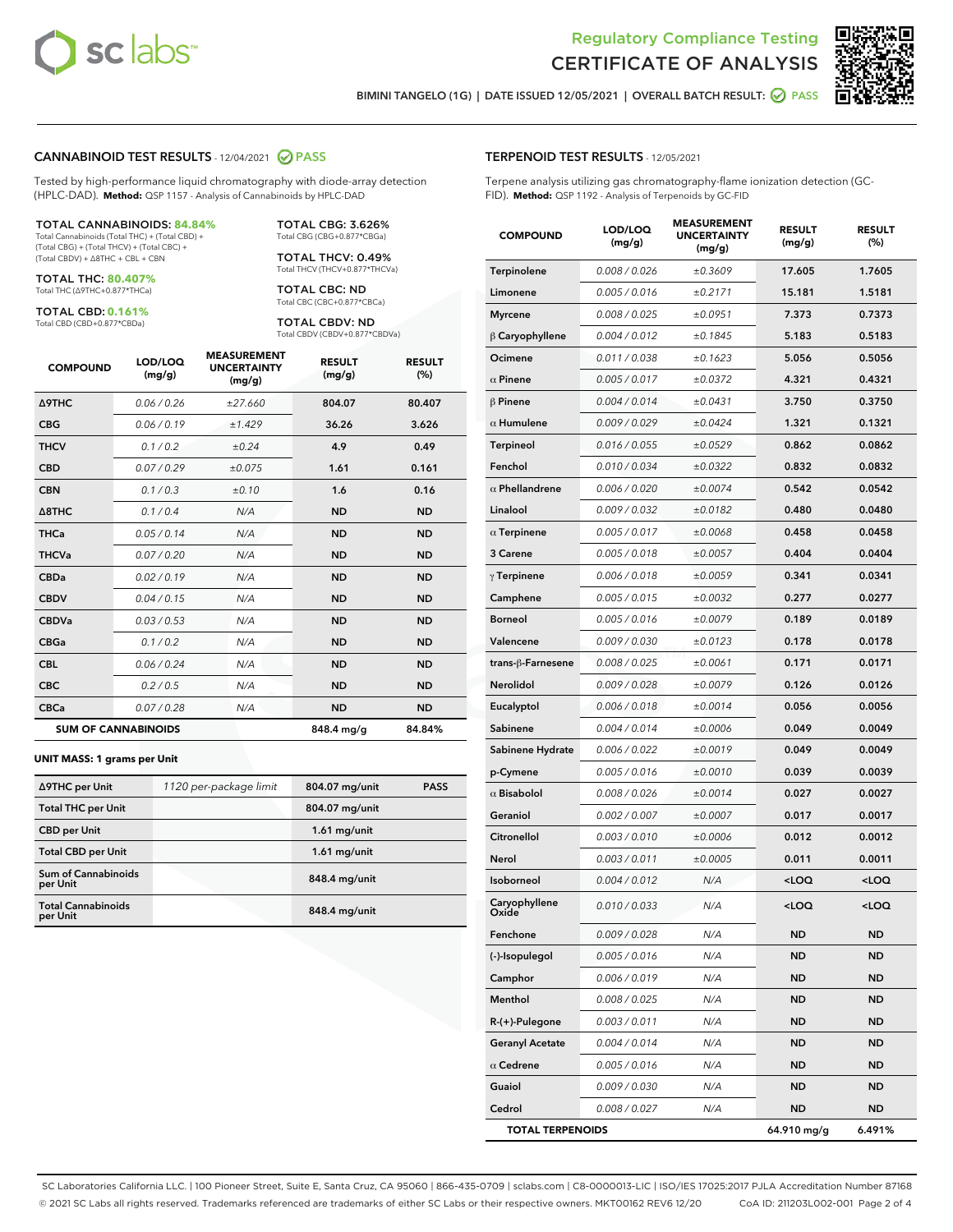



BIMINI TANGELO (1G) | DATE ISSUED 12/05/2021 | OVERALL BATCH RESULT: @ PASS

## CATEGORY 1 PESTICIDE TEST RESULTS - 12/05/2021 2 PASS

Pesticide and plant growth regulator analysis utilizing high-performance liquid chromatography-mass spectrometry (HPLC-MS) or gas chromatography-mass spectrometry (GC-MS). \*GC-MS utilized where indicated. **Method:** QSP 1212 - Analysis of Pesticides and Mycotoxins by LC-MS or QSP 1213 - Analysis of Pesticides by GC-MS

| <b>Aldicarb</b><br>0.03 / 0.08<br><b>ND</b><br>$\ge$ LOD<br>N/A<br><b>PASS</b><br>Carbofuran<br>0.02/0.05<br>$\ge$ LOD<br>N/A<br><b>ND</b><br><b>PASS</b><br>Chlordane*<br>0.03 / 0.08<br><b>ND</b><br>$>$ LOD<br>N/A<br><b>PASS</b><br>0.03/0.10<br><b>ND</b><br><b>PASS</b><br>Chlorfenapyr*<br>$\ge$ LOD<br>N/A<br>0.02 / 0.06<br>N/A<br><b>ND</b><br><b>PASS</b><br>Chlorpyrifos<br>$\ge$ LOD<br>0.02 / 0.07<br>N/A<br><b>ND</b><br><b>PASS</b><br>Coumaphos<br>$>$ LOD<br>Daminozide<br>0.02 / 0.07<br>$\ge$ LOD<br>N/A<br><b>ND</b><br><b>PASS</b><br><b>DDVP</b><br>0.03/0.09<br>$\ge$ LOD<br>N/A<br><b>ND</b><br><b>PASS</b><br>(Dichlorvos)<br>Dimethoate<br><b>ND</b><br><b>PASS</b><br>0.03 / 0.08<br>$>$ LOD<br>N/A<br>0.03/0.10<br>Ethoprop(hos)<br>$\ge$ LOD<br>N/A<br><b>ND</b><br><b>PASS</b><br>0.02 / 0.06<br>$\ge$ LOD<br>N/A<br><b>ND</b><br><b>PASS</b><br>Etofenprox<br>Fenoxycarb<br>0.03 / 0.08<br>$>$ LOD<br>N/A<br><b>ND</b><br><b>PASS</b><br>0.03 / 0.08<br><b>ND</b><br><b>PASS</b><br>Fipronil<br>$\ge$ LOD<br>N/A<br>Imazalil<br>0.02 / 0.06<br>$>$ LOD<br>N/A<br><b>ND</b><br><b>PASS</b><br>0.02 / 0.07<br>Methiocarb<br>N/A<br><b>ND</b><br>$>$ LOD<br><b>PASS</b><br>Methyl<br>0.03/0.10<br>$\ge$ LOD<br>N/A<br><b>ND</b><br><b>PASS</b><br>parathion<br>0.03/0.09<br>$\ge$ LOD<br>N/A<br><b>ND</b><br><b>PASS</b><br><b>Mevinphos</b><br>Paclobutrazol<br>0.02 / 0.05<br>$\ge$ LOD<br>N/A<br><b>ND</b><br><b>PASS</b><br>0.03/0.09<br>N/A<br>$\ge$ LOD<br><b>ND</b><br><b>PASS</b><br>Propoxur<br>0.03 / 0.08<br><b>ND</b><br><b>PASS</b><br>Spiroxamine<br>$\ge$ LOD<br>N/A<br><b>PASS</b><br>Thiacloprid<br>0.03/0.10<br>$\ge$ LOD<br>N/A<br><b>ND</b> | <b>COMPOUND</b> | LOD/LOQ<br>$(\mu g/g)$ | <b>ACTION</b><br>LIMIT<br>$(\mu g/g)$ | <b>MEASUREMENT</b><br><b>UNCERTAINTY</b><br>$(\mu g/g)$ | <b>RESULT</b><br>$(\mu g/g)$ | <b>RESULT</b> |
|----------------------------------------------------------------------------------------------------------------------------------------------------------------------------------------------------------------------------------------------------------------------------------------------------------------------------------------------------------------------------------------------------------------------------------------------------------------------------------------------------------------------------------------------------------------------------------------------------------------------------------------------------------------------------------------------------------------------------------------------------------------------------------------------------------------------------------------------------------------------------------------------------------------------------------------------------------------------------------------------------------------------------------------------------------------------------------------------------------------------------------------------------------------------------------------------------------------------------------------------------------------------------------------------------------------------------------------------------------------------------------------------------------------------------------------------------------------------------------------------------------------------------------------------------------------------------------------------------------------------------------------------------------------------------------------------|-----------------|------------------------|---------------------------------------|---------------------------------------------------------|------------------------------|---------------|
|                                                                                                                                                                                                                                                                                                                                                                                                                                                                                                                                                                                                                                                                                                                                                                                                                                                                                                                                                                                                                                                                                                                                                                                                                                                                                                                                                                                                                                                                                                                                                                                                                                                                                              |                 |                        |                                       |                                                         |                              |               |
|                                                                                                                                                                                                                                                                                                                                                                                                                                                                                                                                                                                                                                                                                                                                                                                                                                                                                                                                                                                                                                                                                                                                                                                                                                                                                                                                                                                                                                                                                                                                                                                                                                                                                              |                 |                        |                                       |                                                         |                              |               |
|                                                                                                                                                                                                                                                                                                                                                                                                                                                                                                                                                                                                                                                                                                                                                                                                                                                                                                                                                                                                                                                                                                                                                                                                                                                                                                                                                                                                                                                                                                                                                                                                                                                                                              |                 |                        |                                       |                                                         |                              |               |
|                                                                                                                                                                                                                                                                                                                                                                                                                                                                                                                                                                                                                                                                                                                                                                                                                                                                                                                                                                                                                                                                                                                                                                                                                                                                                                                                                                                                                                                                                                                                                                                                                                                                                              |                 |                        |                                       |                                                         |                              |               |
|                                                                                                                                                                                                                                                                                                                                                                                                                                                                                                                                                                                                                                                                                                                                                                                                                                                                                                                                                                                                                                                                                                                                                                                                                                                                                                                                                                                                                                                                                                                                                                                                                                                                                              |                 |                        |                                       |                                                         |                              |               |
|                                                                                                                                                                                                                                                                                                                                                                                                                                                                                                                                                                                                                                                                                                                                                                                                                                                                                                                                                                                                                                                                                                                                                                                                                                                                                                                                                                                                                                                                                                                                                                                                                                                                                              |                 |                        |                                       |                                                         |                              |               |
|                                                                                                                                                                                                                                                                                                                                                                                                                                                                                                                                                                                                                                                                                                                                                                                                                                                                                                                                                                                                                                                                                                                                                                                                                                                                                                                                                                                                                                                                                                                                                                                                                                                                                              |                 |                        |                                       |                                                         |                              |               |
|                                                                                                                                                                                                                                                                                                                                                                                                                                                                                                                                                                                                                                                                                                                                                                                                                                                                                                                                                                                                                                                                                                                                                                                                                                                                                                                                                                                                                                                                                                                                                                                                                                                                                              |                 |                        |                                       |                                                         |                              |               |
|                                                                                                                                                                                                                                                                                                                                                                                                                                                                                                                                                                                                                                                                                                                                                                                                                                                                                                                                                                                                                                                                                                                                                                                                                                                                                                                                                                                                                                                                                                                                                                                                                                                                                              |                 |                        |                                       |                                                         |                              |               |
|                                                                                                                                                                                                                                                                                                                                                                                                                                                                                                                                                                                                                                                                                                                                                                                                                                                                                                                                                                                                                                                                                                                                                                                                                                                                                                                                                                                                                                                                                                                                                                                                                                                                                              |                 |                        |                                       |                                                         |                              |               |
|                                                                                                                                                                                                                                                                                                                                                                                                                                                                                                                                                                                                                                                                                                                                                                                                                                                                                                                                                                                                                                                                                                                                                                                                                                                                                                                                                                                                                                                                                                                                                                                                                                                                                              |                 |                        |                                       |                                                         |                              |               |
|                                                                                                                                                                                                                                                                                                                                                                                                                                                                                                                                                                                                                                                                                                                                                                                                                                                                                                                                                                                                                                                                                                                                                                                                                                                                                                                                                                                                                                                                                                                                                                                                                                                                                              |                 |                        |                                       |                                                         |                              |               |
|                                                                                                                                                                                                                                                                                                                                                                                                                                                                                                                                                                                                                                                                                                                                                                                                                                                                                                                                                                                                                                                                                                                                                                                                                                                                                                                                                                                                                                                                                                                                                                                                                                                                                              |                 |                        |                                       |                                                         |                              |               |
|                                                                                                                                                                                                                                                                                                                                                                                                                                                                                                                                                                                                                                                                                                                                                                                                                                                                                                                                                                                                                                                                                                                                                                                                                                                                                                                                                                                                                                                                                                                                                                                                                                                                                              |                 |                        |                                       |                                                         |                              |               |
|                                                                                                                                                                                                                                                                                                                                                                                                                                                                                                                                                                                                                                                                                                                                                                                                                                                                                                                                                                                                                                                                                                                                                                                                                                                                                                                                                                                                                                                                                                                                                                                                                                                                                              |                 |                        |                                       |                                                         |                              |               |
|                                                                                                                                                                                                                                                                                                                                                                                                                                                                                                                                                                                                                                                                                                                                                                                                                                                                                                                                                                                                                                                                                                                                                                                                                                                                                                                                                                                                                                                                                                                                                                                                                                                                                              |                 |                        |                                       |                                                         |                              |               |
|                                                                                                                                                                                                                                                                                                                                                                                                                                                                                                                                                                                                                                                                                                                                                                                                                                                                                                                                                                                                                                                                                                                                                                                                                                                                                                                                                                                                                                                                                                                                                                                                                                                                                              |                 |                        |                                       |                                                         |                              |               |
|                                                                                                                                                                                                                                                                                                                                                                                                                                                                                                                                                                                                                                                                                                                                                                                                                                                                                                                                                                                                                                                                                                                                                                                                                                                                                                                                                                                                                                                                                                                                                                                                                                                                                              |                 |                        |                                       |                                                         |                              |               |
|                                                                                                                                                                                                                                                                                                                                                                                                                                                                                                                                                                                                                                                                                                                                                                                                                                                                                                                                                                                                                                                                                                                                                                                                                                                                                                                                                                                                                                                                                                                                                                                                                                                                                              |                 |                        |                                       |                                                         |                              |               |
|                                                                                                                                                                                                                                                                                                                                                                                                                                                                                                                                                                                                                                                                                                                                                                                                                                                                                                                                                                                                                                                                                                                                                                                                                                                                                                                                                                                                                                                                                                                                                                                                                                                                                              |                 |                        |                                       |                                                         |                              |               |
|                                                                                                                                                                                                                                                                                                                                                                                                                                                                                                                                                                                                                                                                                                                                                                                                                                                                                                                                                                                                                                                                                                                                                                                                                                                                                                                                                                                                                                                                                                                                                                                                                                                                                              |                 |                        |                                       |                                                         |                              |               |

#### CATEGORY 2 PESTICIDE TEST RESULTS - 12/05/2021 @ PASS

| <b>COMPOUND</b>          | LOD/LOQ<br>$(\mu g/g)$ | <b>ACTION</b><br><b>LIMIT</b><br>$(\mu g/g)$ | <b>MEASUREMENT</b><br><b>UNCERTAINTY</b><br>$(\mu g/g)$ | <b>RESULT</b><br>$(\mu g/g)$ | <b>RESULT</b> |
|--------------------------|------------------------|----------------------------------------------|---------------------------------------------------------|------------------------------|---------------|
| Abamectin                | 0.03/0.10              | 0.1                                          | N/A                                                     | <b>ND</b>                    | <b>PASS</b>   |
| Acephate                 | 0.02/0.07              | 0.1                                          | N/A                                                     | <b>ND</b>                    | <b>PASS</b>   |
| Acequinocyl              | 0.02/0.07              | 0.1                                          | N/A                                                     | <b>ND</b>                    | <b>PASS</b>   |
| Acetamiprid              | 0.02/0.05              | 0.1                                          | N/A                                                     | <b>ND</b>                    | <b>PASS</b>   |
| Azoxystrobin             | 0.02/0.07              | 0.1                                          | N/A                                                     | <b>ND</b>                    | <b>PASS</b>   |
| <b>Bifenazate</b>        | 0.01/0.04              | 0.1                                          | N/A                                                     | <b>ND</b>                    | <b>PASS</b>   |
| <b>Bifenthrin</b>        | 0.02 / 0.05            | 3                                            | N/A                                                     | <b>ND</b>                    | <b>PASS</b>   |
| <b>Boscalid</b>          | 0.03/0.09              | 0.1                                          | N/A                                                     | <b>ND</b>                    | <b>PASS</b>   |
| Captan                   | 0.19/0.57              | 0.7                                          | N/A                                                     | <b>ND</b>                    | <b>PASS</b>   |
| Carbaryl                 | 0.02/0.06              | 0.5                                          | N/A                                                     | <b>ND</b>                    | <b>PASS</b>   |
| Chlorantranilip-<br>role | 0.04/0.12              | 10                                           | N/A                                                     | <b>ND</b>                    | <b>PASS</b>   |
| Clofentezine             | 0.03/0.09              | 0.1                                          | N/A                                                     | <b>ND</b>                    | <b>PASS</b>   |

## CATEGORY 2 PESTICIDE TEST RESULTS - 12/05/2021 continued

| <b>COMPOUND</b>               | LOD/LOQ<br>(µg/g) | <b>ACTION</b><br><b>LIMIT</b><br>$(\mu g/g)$ | <b>MEASUREMENT</b><br><b>UNCERTAINTY</b><br>$(\mu g/g)$ | <b>RESULT</b><br>(µg/g) | <b>RESULT</b> |
|-------------------------------|-------------------|----------------------------------------------|---------------------------------------------------------|-------------------------|---------------|
| Cyfluthrin                    | 0.12 / 0.38       | $\overline{c}$                               | N/A                                                     | ND                      | <b>PASS</b>   |
| Cypermethrin                  | 0.11 / 0.32       | $\mathcal{I}$                                | N/A                                                     | ND                      | <b>PASS</b>   |
| Diazinon                      | 0.02 / 0.05       | 0.1                                          | N/A                                                     | <b>ND</b>               | <b>PASS</b>   |
| Dimethomorph                  | 0.03 / 0.09       | $\overline{2}$                               | N/A                                                     | ND                      | <b>PASS</b>   |
| Etoxazole                     | 0.02 / 0.06       | 0.1                                          | N/A                                                     | ND                      | <b>PASS</b>   |
| Fenhexamid                    | 0.03 / 0.09       | 0.1                                          | N/A                                                     | <b>ND</b>               | <b>PASS</b>   |
| Fenpyroximate                 | 0.02 / 0.06       | 0.1                                          | N/A                                                     | ND                      | <b>PASS</b>   |
| Flonicamid                    | 0.03 / 0.10       | 0.1                                          | N/A                                                     | ND                      | <b>PASS</b>   |
| Fludioxonil                   | 0.03 / 0.10       | 0.1                                          | N/A                                                     | ND                      | <b>PASS</b>   |
| Hexythiazox                   | 0.02 / 0.07       | 0.1                                          | N/A                                                     | ND                      | <b>PASS</b>   |
| Imidacloprid                  | 0.04 / 0.11       | 5                                            | N/A                                                     | ND                      | <b>PASS</b>   |
| Kresoxim-methyl               | 0.02 / 0.07       | 0.1                                          | N/A                                                     | ND                      | <b>PASS</b>   |
| <b>Malathion</b>              | 0.03 / 0.09       | 0.5                                          | N/A                                                     | ND                      | <b>PASS</b>   |
| Metalaxyl                     | 0.02 / 0.07       | $\overline{c}$                               | N/A                                                     | ND                      | <b>PASS</b>   |
| Methomyl                      | 0.03 / 0.10       | 1                                            | N/A                                                     | <b>ND</b>               | <b>PASS</b>   |
| Myclobutanil                  | 0.03 / 0.09       | 0.1                                          | N/A                                                     | ND                      | <b>PASS</b>   |
| Naled                         | 0.02 / 0.07       | 0.1                                          | N/A                                                     | ND                      | <b>PASS</b>   |
| Oxamyl                        | 0.04 / 0.11       | 0.5                                          | N/A                                                     | ND                      | <b>PASS</b>   |
| Pentachloronitro-<br>benzene* | 0.03 / 0.09       | 0.1                                          | N/A                                                     | ND                      | <b>PASS</b>   |
| Permethrin                    | 0.04 / 0.12       | 0.5                                          | N/A                                                     | ND                      | <b>PASS</b>   |
| Phosmet                       | 0.03 / 0.10       | 0.1                                          | N/A                                                     | ND                      | <b>PASS</b>   |
| Piperonylbu-<br>toxide        | 0.02 / 0.07       | 3                                            | N/A                                                     | ND                      | <b>PASS</b>   |
| Prallethrin                   | 0.03 / 0.08       | 0.1                                          | N/A                                                     | ND                      | <b>PASS</b>   |
| Propiconazole                 | 0.02 / 0.07       | 0.1                                          | N/A                                                     | ND                      | <b>PASS</b>   |
| Pyrethrins                    | 0.04 / 0.12       | 0.5                                          | N/A                                                     | ND                      | <b>PASS</b>   |
| Pyridaben                     | 0.02 / 0.07       | 0.1                                          | N/A                                                     | ND                      | <b>PASS</b>   |
| Spinetoram                    | 0.02 / 0.07       | 0.1                                          | N/A                                                     | ND                      | <b>PASS</b>   |
| Spinosad                      | 0.02 / 0.07       | 0.1                                          | N/A                                                     | ND                      | <b>PASS</b>   |
| Spiromesifen                  | 0.02 / 0.05       | 0.1                                          | N/A                                                     | <b>ND</b>               | <b>PASS</b>   |
| Spirotetramat                 | 0.02 / 0.06       | 0.1                                          | N/A                                                     | ND                      | <b>PASS</b>   |
| Tebuconazole                  | 0.02 / 0.07       | 0.1                                          | N/A                                                     | ND                      | <b>PASS</b>   |
| Thiamethoxam                  | 0.03 / 0.10       | 5                                            | N/A                                                     | ND                      | <b>PASS</b>   |
| Trifloxystrobin               | 0.03 / 0.08       | 0.1                                          | N/A                                                     | <b>ND</b>               | <b>PASS</b>   |

SC Laboratories California LLC. | 100 Pioneer Street, Suite E, Santa Cruz, CA 95060 | 866-435-0709 | sclabs.com | C8-0000013-LIC | ISO/IES 17025:2017 PJLA Accreditation Number 87168 © 2021 SC Labs all rights reserved. Trademarks referenced are trademarks of either SC Labs or their respective owners. MKT00162 REV6 12/20 CoA ID: 211203L002-001 Page 3 of 4